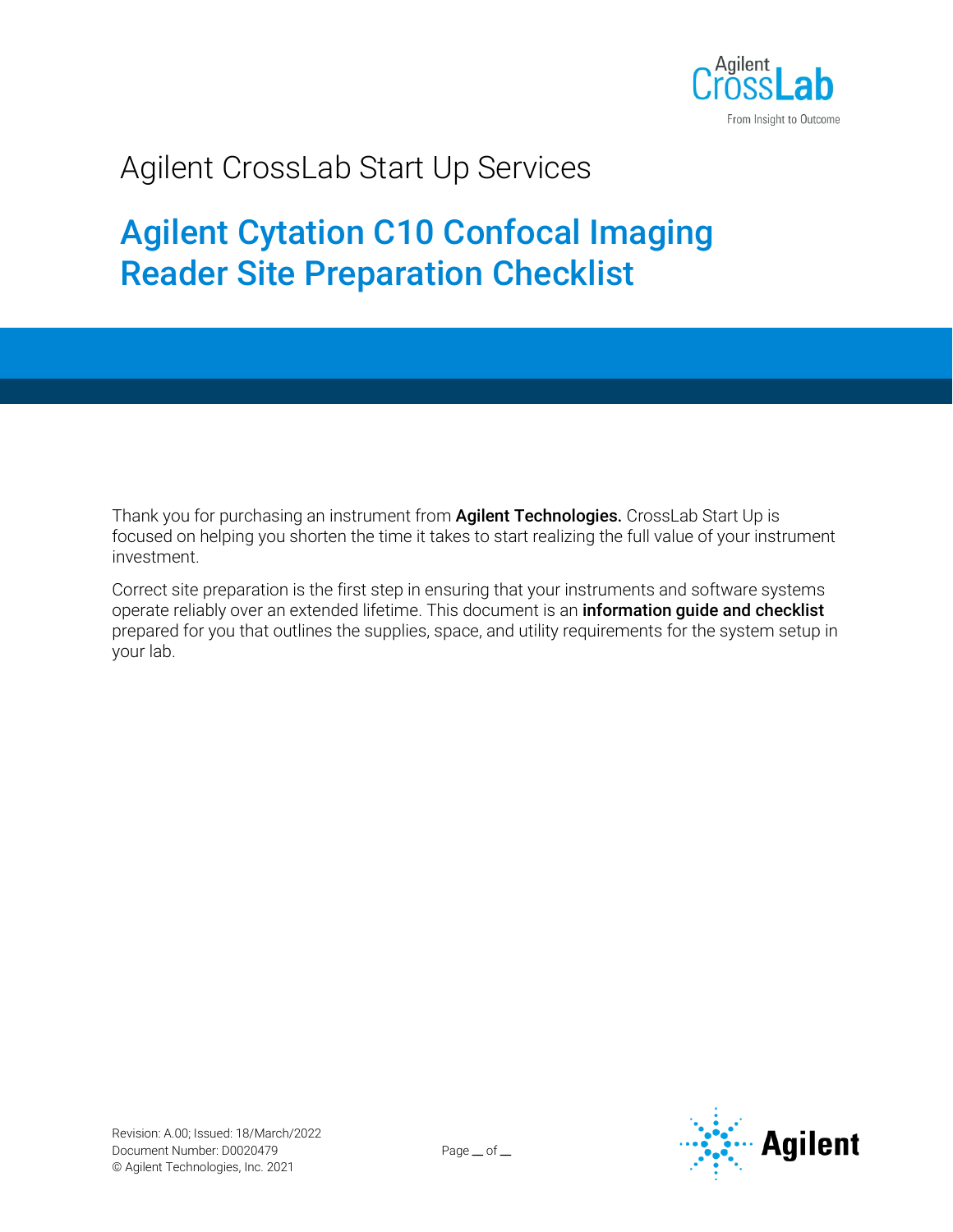

## Introduction

#### Customer Information

- If you have questions or problems in providing anything described as part of *Customer Responsibilities* below, please contact your local Agilent or partner support/service organization for assistance prior to delivery.
- Agilent and/or its partners reserve the right to reschedule the installation dependent upon the readiness of your laboratory.
- Should your site not be ready, please contact Agilent as soon as possible to re-schedule any services that have been purchased.
- Other optional services such as additional training, operational qualification (OQ), and consultation for user-specific applications may be ordered with the system but should be contracted separately.
- Installation of the Cytation C10 will involve multiple parties. Upon arrival of the instrument, the service delivery team will put the primary unit on the bench. The remainder of the installation and training are to be scheduled with your Field Applications Scientist (FAS) or, in case of additional services such as operational qualification, contact Agilent CrossLab.

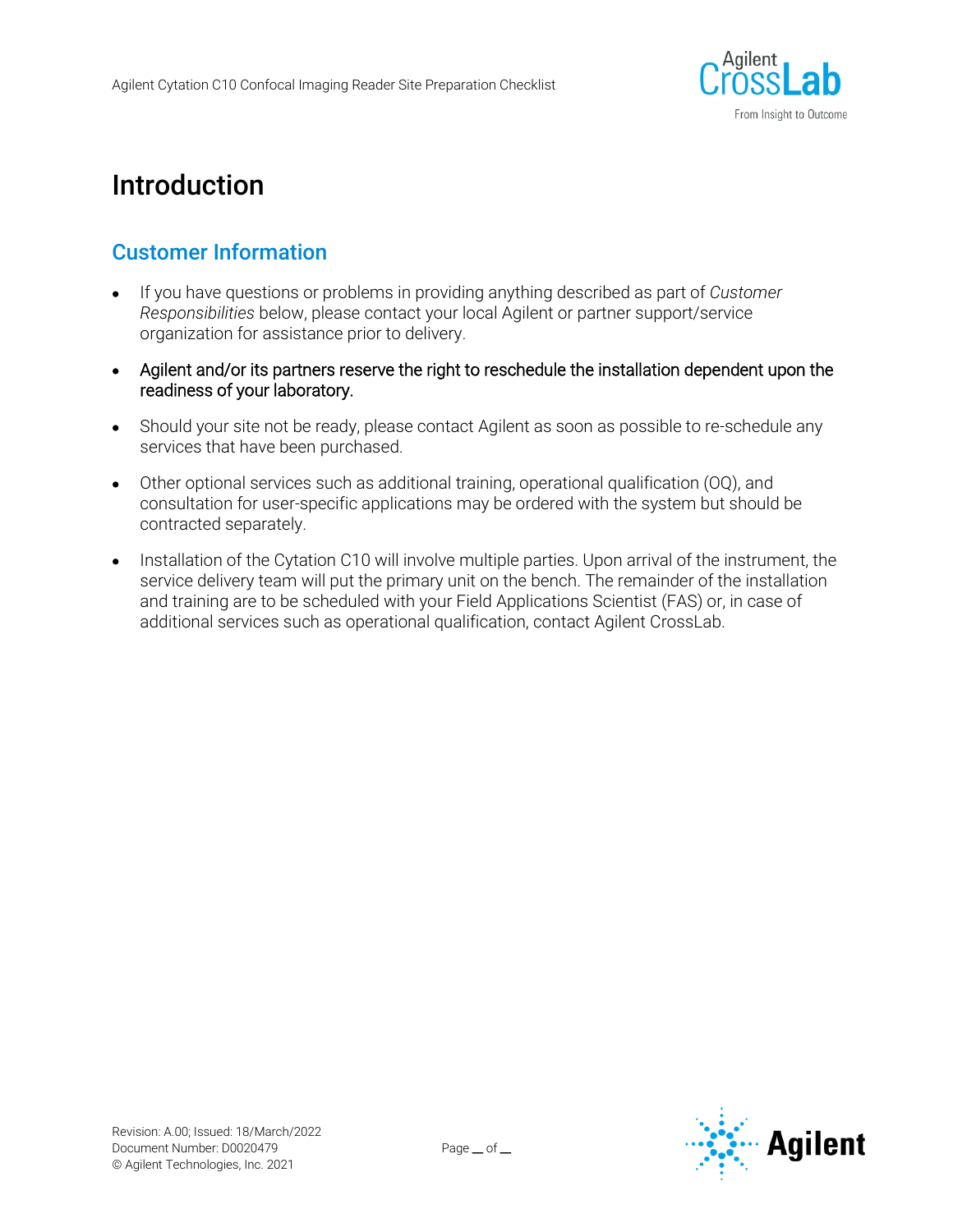

#### Customer Responsibilities

Ensure that your site meets the following specifications before the installation date. For details, see specific sections within this checklist, including:

- Please communicate your site's PPE rules to the visiting Agilent representative *before* the day of the visit.
- For gas controller accessories, provide access to laboratory gases  $(CO_2, N_2)$  and appropriate tubing, connections, and regulators. We recommend that you connect with your facilities team to ensure that institutional laboratory gas safety protocols are met.
- Ensure there are at least six (6) **emergency-protected electrical outlets** close to your installation location. It is acceptable to use a power strip or uninterrupted power supply.
- Provide the **required operating supplies** necessary for the product and installation. See section Required Operating Supplies (Customer Provided) for details.
- Ensure IT readiness for computer setup, including internet connectivity for the imaging controller. If this is not feasible, please connect with your Agilent contact.
- While Agilent is delivering **Installation and Introduction** services, users of the instrument should be present; otherwise, they will miss important operational, maintenance, and safety information.
- Please consult the **Special Requirements and Other Considerations** section below for other product-specific information.

### Important Customer Web Links

- To access Agilent training and education, visit<http://www.agilent.com/chem/training> to learn about training options, which include online, classroom and onsite delivery. A training specialist can work directly with you to help determine your best options.
- To access the **Agilent Resource Center** web page, visit [https://www.agilent.com/en](https://www.agilent.com/en-us/agilentresources)[us/agilentresources.](https://www.agilent.com/en-us/agilentresources) The following information topics are available:
	- Sample Prep and Containment
	- Chemical Standards
	- Analysis
	- Service and Support
	- Application Workflows

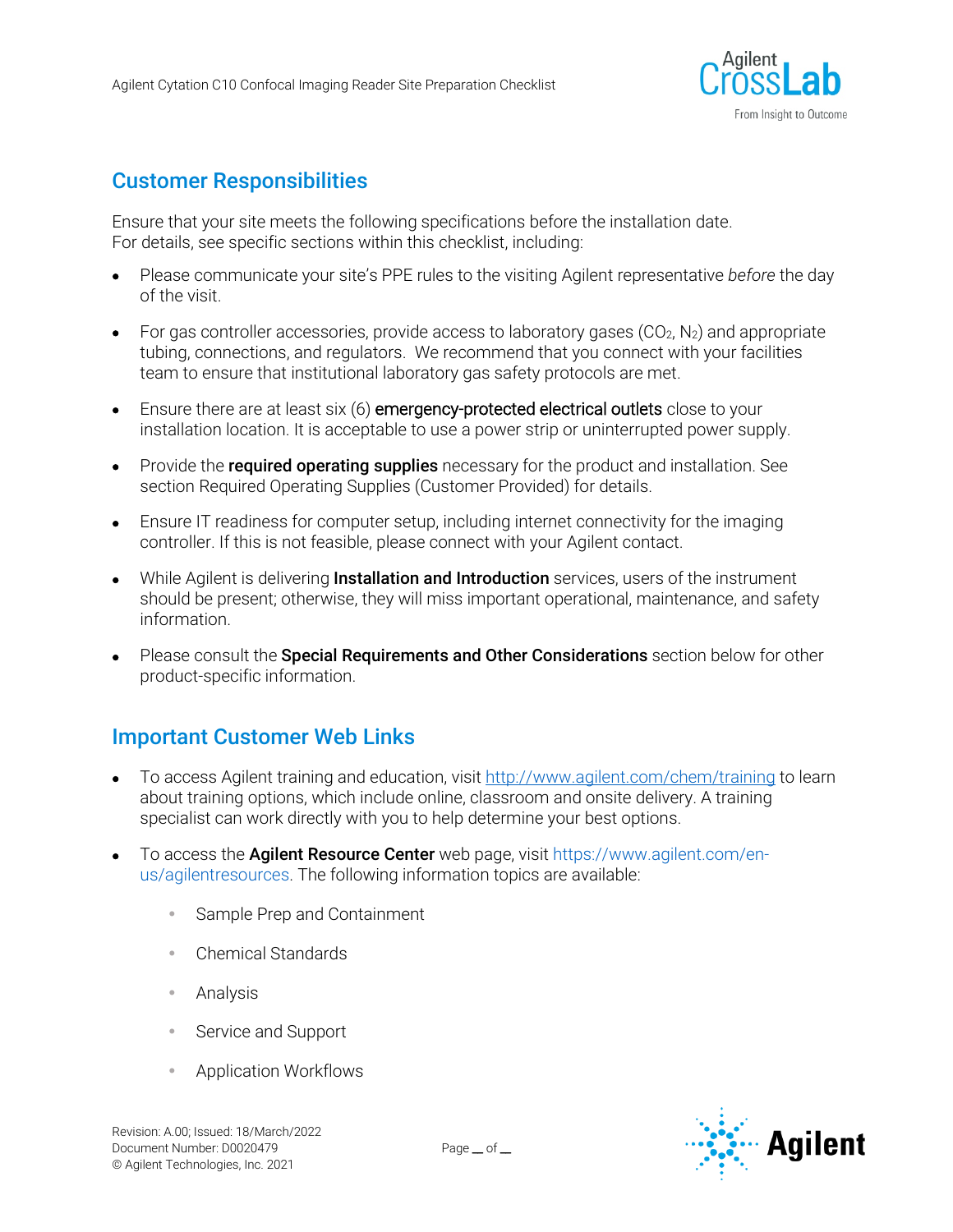

- The **Agilent Community** is an excellent place to get answers, collaborate with others about applications and Agilent products, and find in-depth documents and videos relevant to Agilent technologies. Visit <https://community.agilent.com/welcome>
- Videos about specific preparation requirements for your instrument can be found by searching the **Agilent YouTube** channel a[t https://www.youtube.com/user/agilent](https://www.youtube.com/user/agilent)
- **Need to place a service call?** [Flexible Repair Options | Agilent](https://www.agilent.com/en/promotions/flexible-repair-options)
- Technical Support e-mail is [bio.tac@agilent.com.](mailto:bio.tac@agilent.com)

## Site Preparation

#### Dimensions and Weight

Identify the laboratory bench space before your system arrives based on the table below. Pay special attention to the total height and total weight requirements for all system components you have ordered and avoid bench space with overhanging shelves.

#### Special notes

- This product requires additional lifting assistance in order to be located in your lab due to its weight. Please discuss the arrangements for this activity with the service engineer prior to installation.
- Also pay special attention to the total weight of the modules you have ordered to ensure your laboratory bench can support this weight.

| <b>Instrument Description</b>            | Weight |      | Height |      | Depth |      | Width |      |
|------------------------------------------|--------|------|--------|------|-------|------|-------|------|
|                                          | Kg     | lbs. | cm     | in   | cm    | in   | cm    | in   |
| Cytation C10 Confocal Imaging<br>Reader* | 53.3   | 122  | 45.72  | 18.5 | 50.8  | 20.0 | 46.9  | 27.0 |
| Laser LDI-7 for confocal imaging         | 19.8   | 9    | 24.0   | 9.5  | 15.0  | 5.8  | 33.0  | 12.9 |
| Hamamatsu camera (C2 model)              | 1.1    | 2.4  | 33.0   | 13.0 | 8.9   | 3.5  | 8.9   | 3.5  |
| Controller                               | 10.2   | 22.4 | 44.5   | 17.5 | 38.6  | 15.2 | 16.9  | 6.7  |
| Monitor (with stand)                     | 4.7    | 10.4 | 53.9   | 21.2 | 16.5  | 6.5  | 34.8  | 13.7 |

\* With Hamamatsu camera installed, the camera adds an additional 1.5" to the depth measurement.

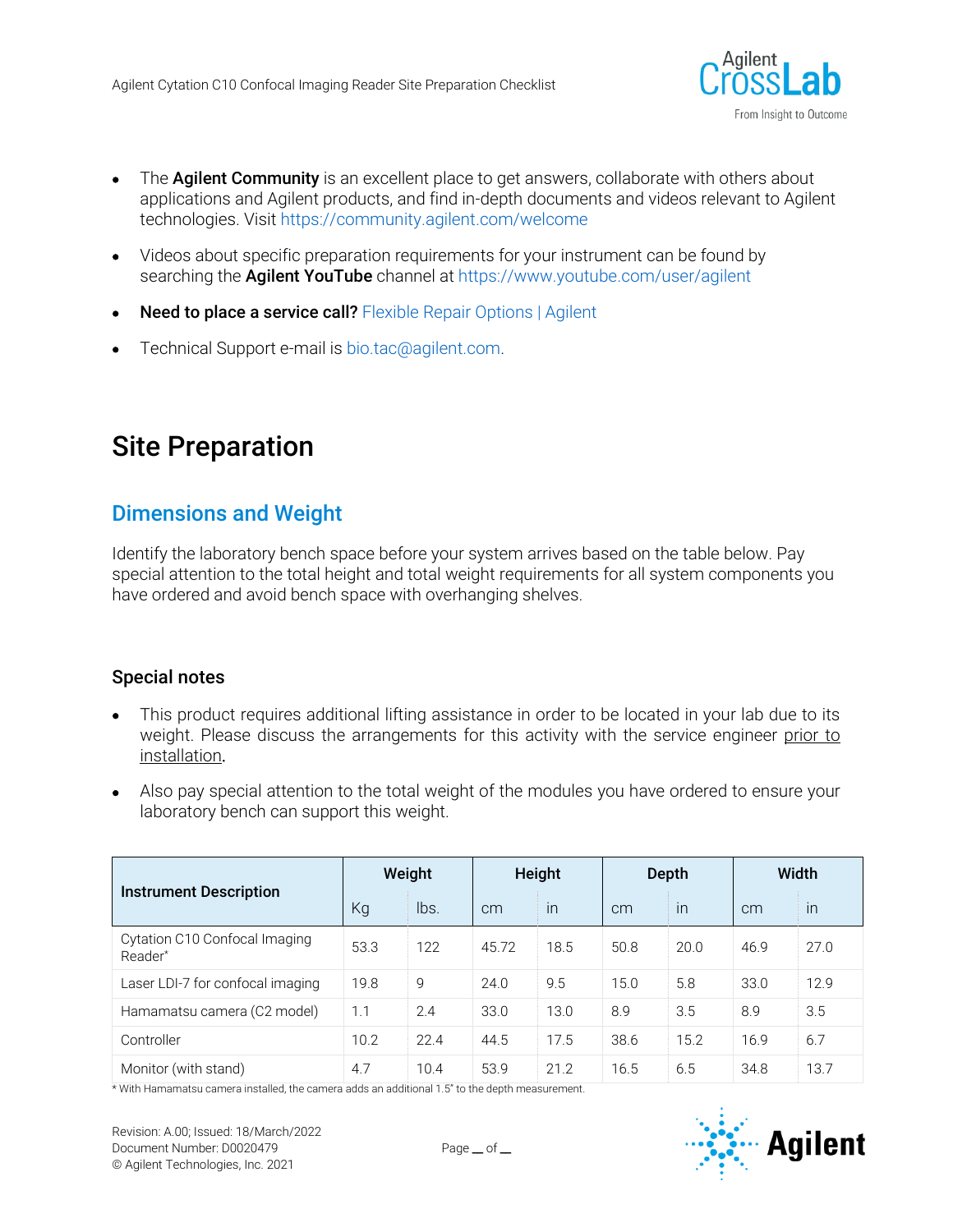

#### Equipment Positioning on the Bench

- The Cytation C10 requires bench space with the following approximate dimensions: 24" height, 26" depth, and 6.5 feet width.
- The rear of the instrument will need at least six (6) inches of free space for cooling airflow and power cord routing.
- The left side of the instrument will need at least eight (8) inches of clear space for camera and cable access.
- The right side of the instrument will need at least eight (8) inches of clear space for instrument carrier access.

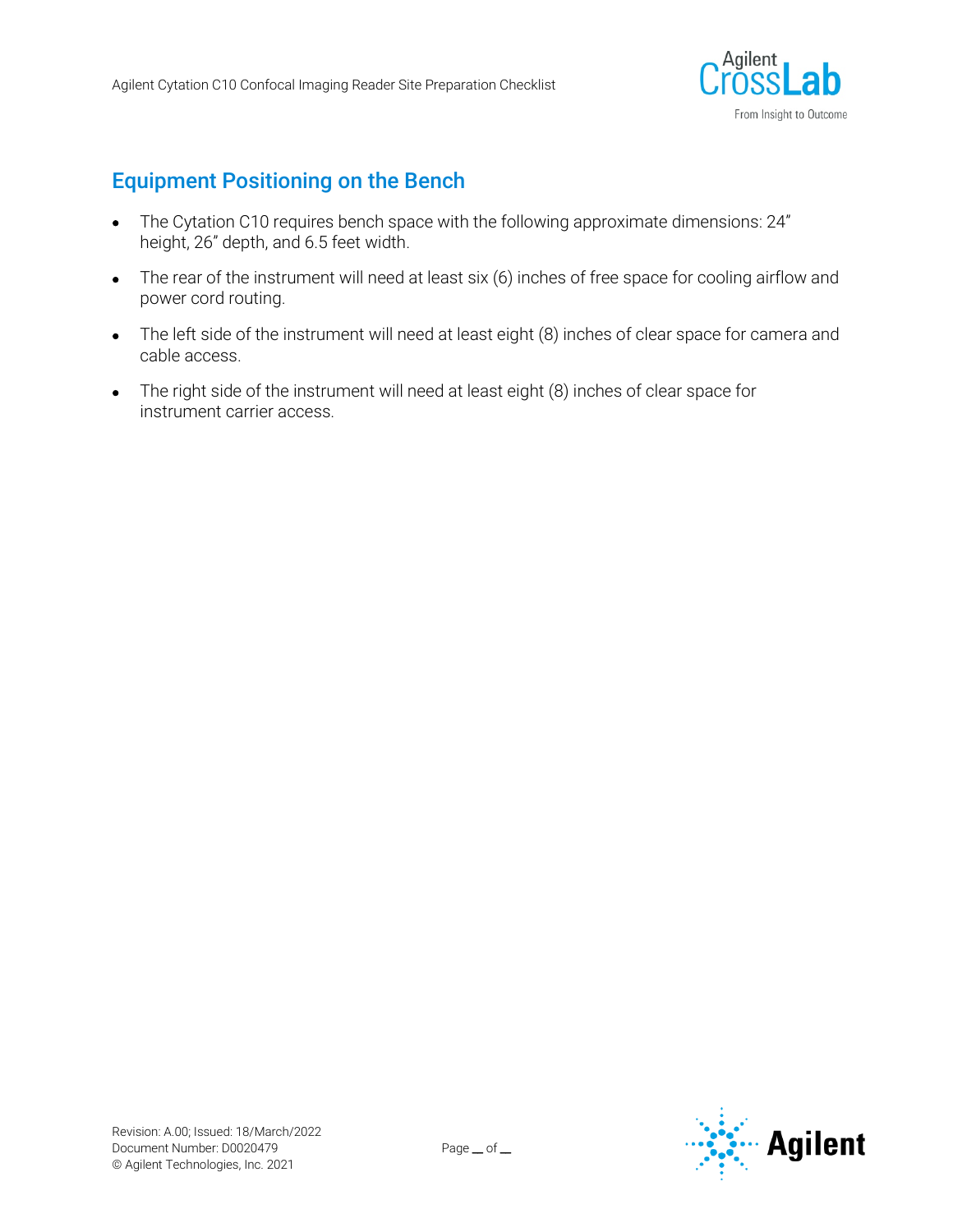

#### Environmental Conditions and Heat Dissipation

Operating your instrument within the recommended temperature ranges ensures optimum instrument performance and lifetime.

#### Special notes

- Performance can be affected by sources of heat and cold, e.g., direct sunlight, heating/cooling from air conditioning outlets, drafts and/or vibrations.
- To ensure optimal image quality, it is particularly important that your Cytation C10 not be placed in a location near centrifuges, freezers, or other sources of vibration.
- The following table may help you calculate the additional BTUs of heat dissipation from this new equipment. Maximums represent the heat given off when heated zones are set for maximum temperatures.

| <b>Instrument Description</b> | <b>BTU Heat Dissipation</b>                                          |                                                                                                                                                             |
|-------------------------------|----------------------------------------------------------------------|-------------------------------------------------------------------------------------------------------------------------------------------------------------|
| Cytation C10 and Controller   | 2050 BTU/HR                                                          | If the instrument is to be enclosed, the container<br>must have an exhaust and temperature control<br>to dissipate the heat generated by the<br>instrument. |
| <b>Instrument Description</b> | <b>Operating Temperature Range</b><br>$^{\circ}$ C (F)               | <b>Operating Humidity Range</b><br>%                                                                                                                        |
| Cytation C10 and Controller   | $18^{\circ}$ C (64 $^{\circ}$ F) – 30 $^{\circ}$ C (86 $^{\circ}$ F) | 10-85% non-condensing                                                                                                                                       |

### Exhaust Venting Requirements

The instrument has a fan to cool internal electronics. If this is blocked, or the ambient environment temperature is raised, it could affect the operation of the instrument.

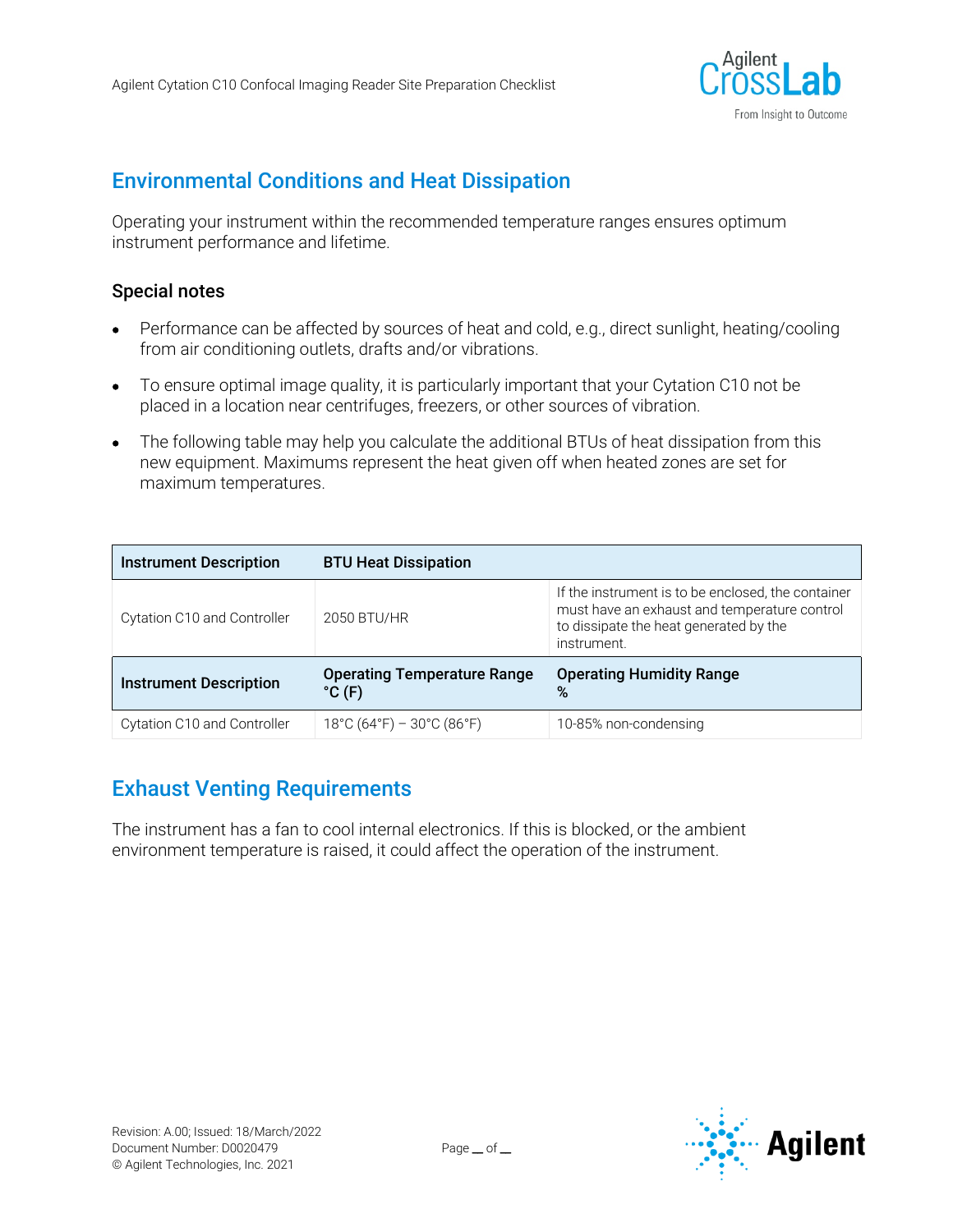

#### Power Consumption

- The instrument will need six (6) outlets to source power to the instrument, as outlined below
- It is important that the outlets used are provided uninterrupted power so that extended kinetic experiments are not interrupted. Contact your institution's facilities team if you are concerned about whether your chosen outlets are sufficient.

| <b>Instrument Description</b>    | Line Voltage and<br>Frequency<br>V, Hz               | <b>Maximum Power</b><br>Consumption<br>VA | <b>Maximum Power</b><br>Consumption<br>W |
|----------------------------------|------------------------------------------------------|-------------------------------------------|------------------------------------------|
| Cytation C10                     | 100VAC - 240VAC<br>50Hz-60Hz                         | 250 VA maximum                            | 250 W maximum                            |
| Laser LDI-7 for confocal imaging | $100$ VAC $- 240$ VAC<br>50Hz-60Hz<br>24 VDC, 10.41A | 250 VA maximum                            | 250 W maximum                            |
| Hamamatsu camera (C2 model)      | Camera: DC12V                                        | Camera: 26 VA                             | Camera: 26 W                             |
|                                  | AC Adapter: 100VAC -<br>240VAC; 50Hz -60Hz           | AC Adapter: 75 VA                         | AC Adapter: 75 W                         |
| Controller                       | 100VAC - 240VAC<br>50Hz-60Hz                         | 68 VA maximum                             | 68 W maximum                             |
| Monitor                          | 100VAC - 240VAC<br>50Hz-60Hz                         | 68 VA maximum                             | 68 W maximum                             |
| Service Outlet                   | 100VAC - 240VAC<br>50Hz-60Hz                         | 500 VA maximum                            | 500 W maximum                            |

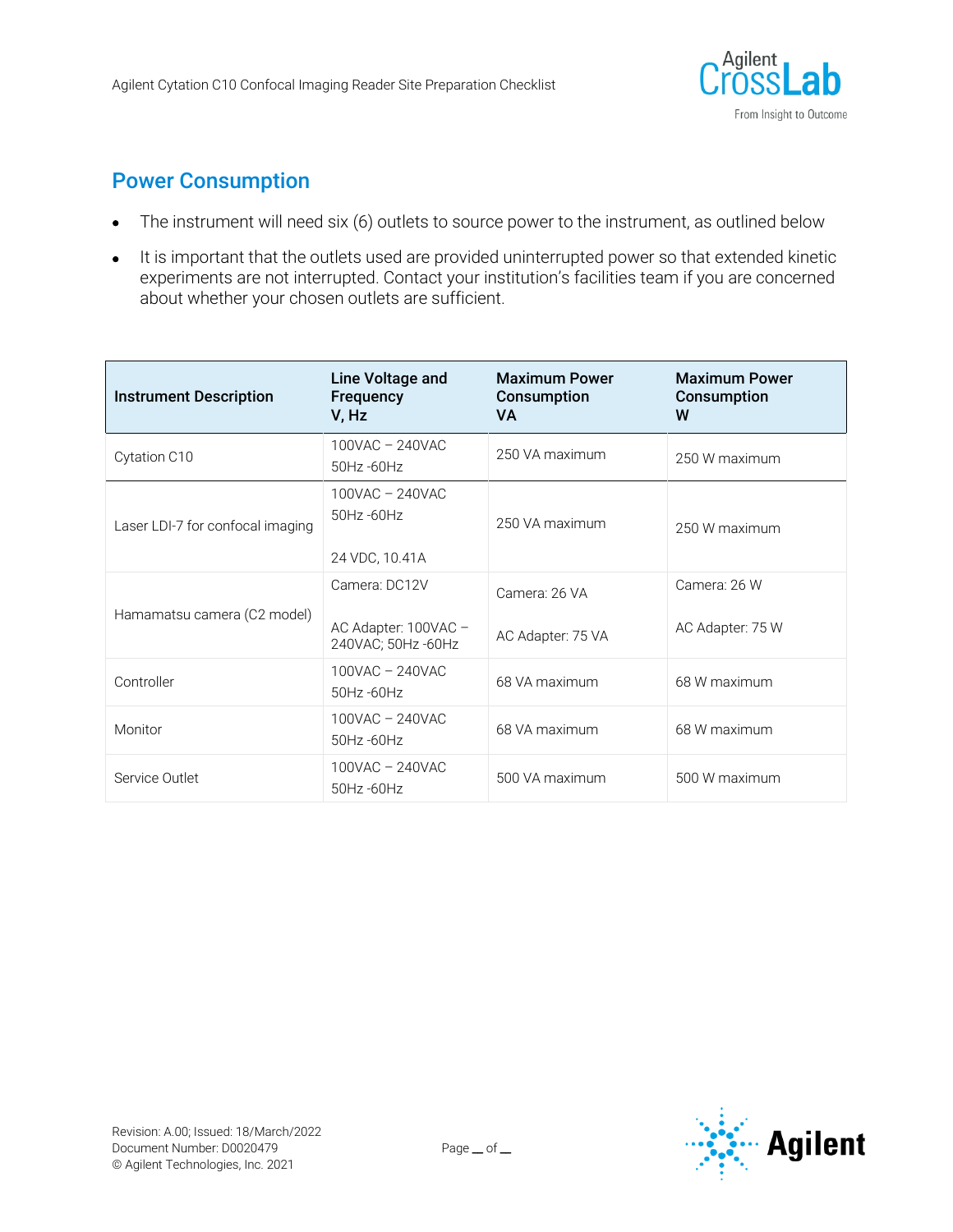

## Required Operating Supplies (Customer Provided)

#### Special notes

For information on Agilent consumables, accessories, and laboratory operating supplies, please visit: [BioTek is now Agilent | Agilent](https://explore.agilent.com/BioTek-joins-Agilent)

| <b>Item Description</b><br>(including Dimensions etc.)                                                                                                                               | <b>Vendor's Part Number</b><br>(if applicable) | Recommended<br>Quantity                                |
|--------------------------------------------------------------------------------------------------------------------------------------------------------------------------------------|------------------------------------------------|--------------------------------------------------------|
| DI Water                                                                                                                                                                             |                                                | $< 200$ mL                                             |
| 70% Ethanol                                                                                                                                                                          |                                                | $< 200$ mL                                             |
| Container for non-hazardous waste                                                                                                                                                    |                                                |                                                        |
| Location to temporarily store shipping material                                                                                                                                      |                                                | 50" L x 32" W x 60" H (127 cm x<br>81.3 cm x 152.4 cm) |
| CE certified power strip with 1800-watt minimum<br>rating (120V/15A or 240V/7.5A) to accommodate<br>up to five (5) power supplies for fully loaded models<br>(including controller). |                                                |                                                        |

### Special Requirements and Other Considerations

#### Gas management

- See the Customer Responsibilities section.
- If a gas controller accessory has been purchased with the instrument, please refer to the Gas Controller site preparation documentation.

#### Tools (provided)

- 9/64" and 3/32" hex wrenches.
- Phillips #2 screwdriver.
- Objective calibration plate (PN 1942519).
- Objective adapter collar wrench (PN 1222187).

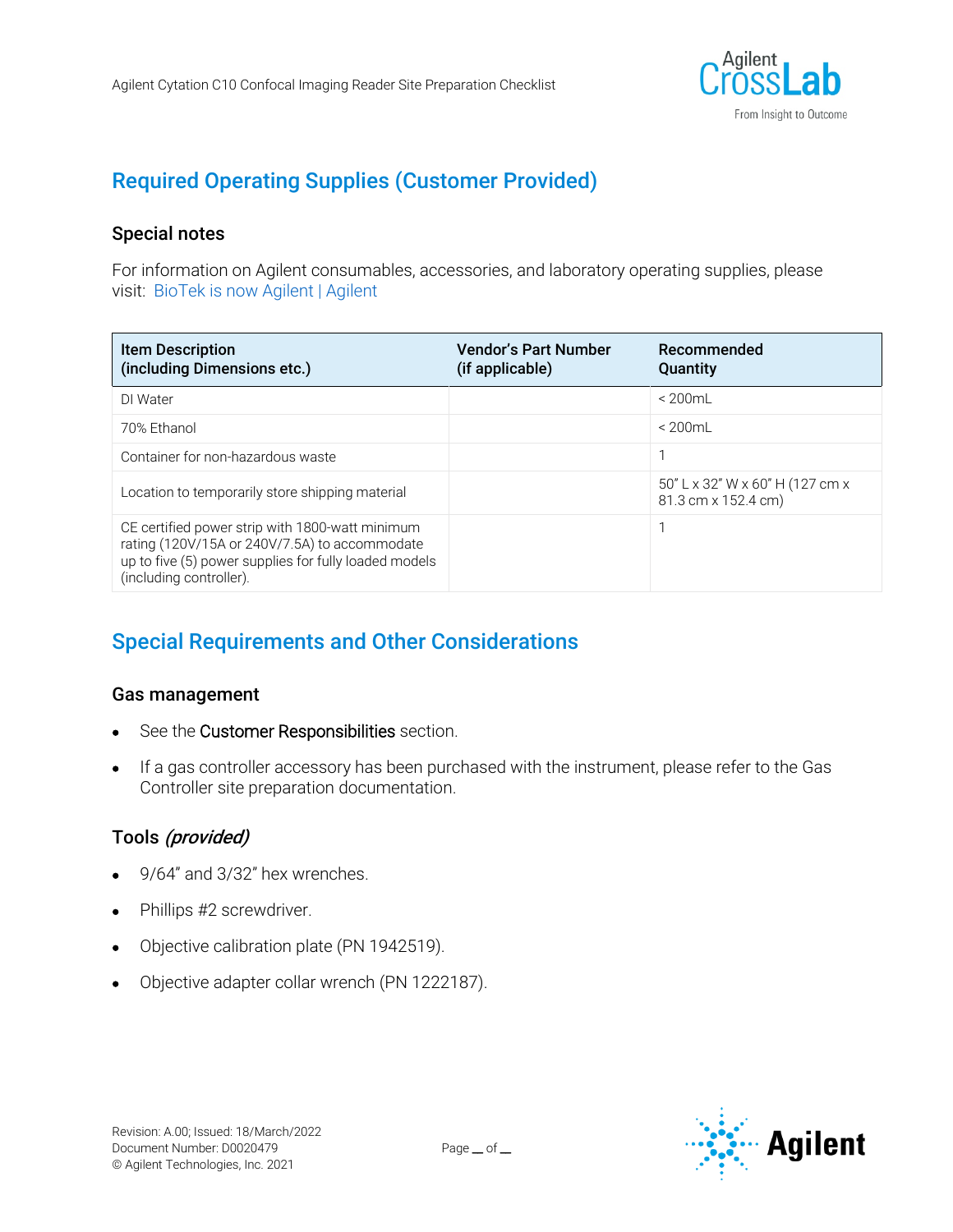.



### Site Preparation Checklist

Use the following checklist to ensure that the site is properly prepared for Cytation C10 system installation.

- $\Box$  Prepare bench space for the Cytation C10 system. Ensure that the bench has the size and weight capacity to accommodate the Cytation C10 and associated components.
- $\Box$  Ensure that the Cytation C10 system has sufficient clearance to allow for airflow and heat dissipation.
- $\square$  Ensure that the location in which the Cytation C10 system is being installed meets the requirements for environmental conditions.
- $\Box$  Ensure that appropriate gas plumbing is provided if a gas controller accessory will be used. Ensure access to laboratory gases  $(CO_2, N_2)$  and appropriate tubing, connections, and regulators. We recommend that you connect with your facilities team to ensure that institutional laboratory gas safety protocols are being met.
- $\Box$  Communicate with local IT department for computer setup, including internet connectivity for the imaging controller. If this is not feasible, please connect with your Agilent contact.
- $\Box$  Ensure there are at least six (6) electrical outlets proximal to the installation location. It is acceptable to use a power strip or uninterrupted power supply to achieve this requirement.